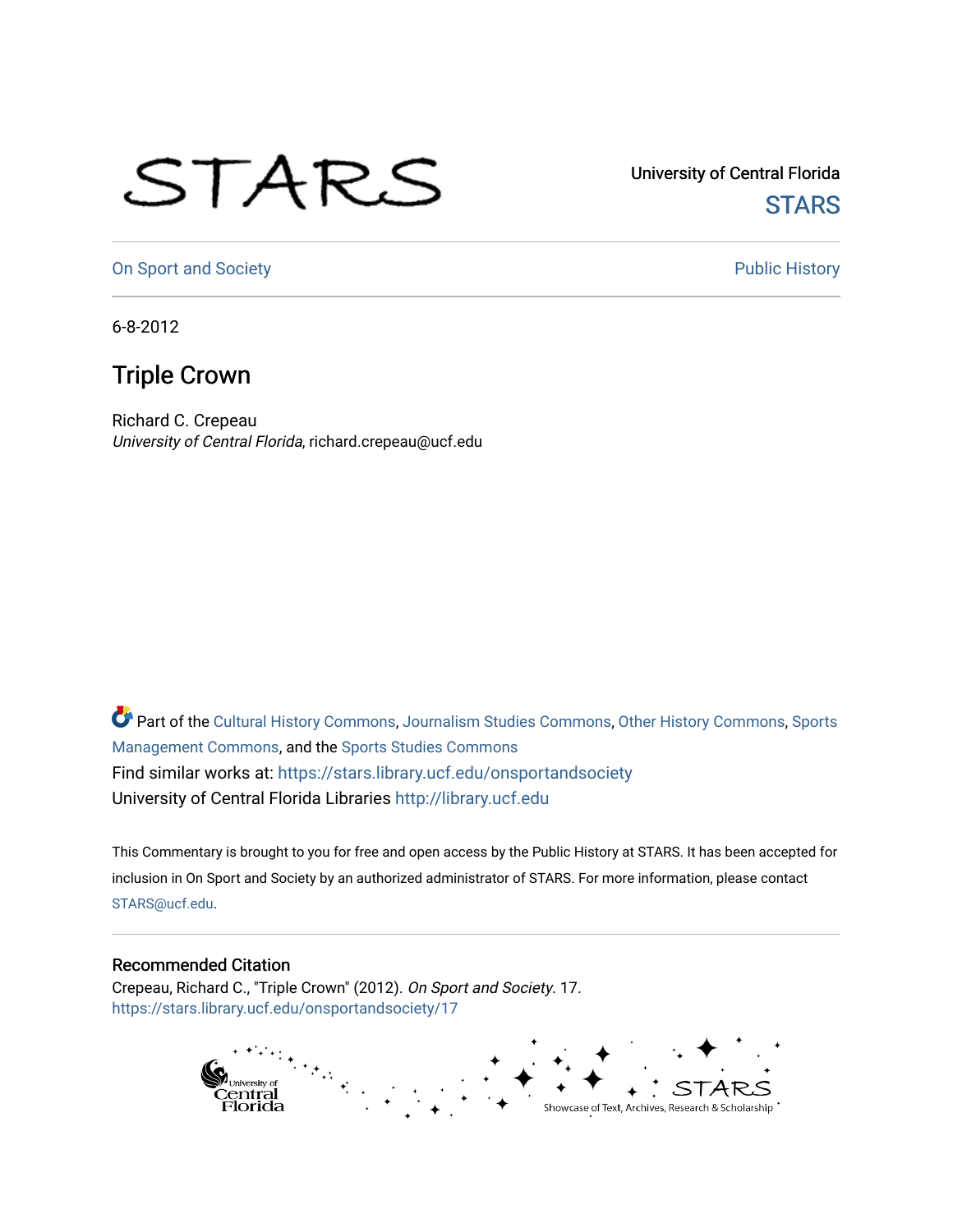## SPORT AND SOCIETY FOR ARETE June 7, 2012

**I wrote this piece last night and intended to send it out today. Just a few hours ago the news came that I'll Have Another will not be running at Belmont tomorrow. It is a crushing blow to race fans and especially to those who have a stake in I'll Have Another. For those of us who have only an emotional stake in the horse and the race, and for those who were so looking forward to the possibility of a Triple Crown winner on Saturday the news comes as a great disappointment. I will watch the Belmont Stakes tomorrow because it is the Belmont and because there are several very good horses running. I will watch the race feeling a sense of loss in what might have been, but I will watch because it is a great sport featuring great athletes. For these reasons I am sending this essay to you despite today's developments. –R.C. 6/8/12**

It has become one of the rarest of rarities in American sport. This Saturday for the twelfth time in the past thirty-four years a horse will come to the Belmont with an opportunity to become the twelfth horse in the history of the Triple Crown to achieve this elusive fete. The last time it was done was in 1978 by Affirmed.

The Belmont Stakes is the longest race of three Triple Crown events requiring a three year-old horse to run a mile-and-a-half and it is the third race run by the horse over a five week span. I'll Have Another will take on eleven challengers on Saturday to try to keep the streak of failures from reaching twelve. If you like numbers you must love all these twelve's on the board. I have no idea if they mean anything at all, but I am sure there are many bettors across the country trying to figure the meaning of twelve on Saturday.

Affirmed won the Belmont, and won the Triple Crown, by beating his rival Alydar in all three races in thrilling runs down the stretch. Steve Cauthen, "The Kid" at age eighteen rode Affirmed achieving fame almost as great as the horse. I'll Have Another is being ridden by Mario Gutierrez who is twenty-five, but like Cauthen was an unknown quantity coming into the Triple Crown season. "I'll Have Another" too had a rival, "Bodemeister," who will not be at Belmont, having gone through a grueling set of races this spring and not wanting to have another.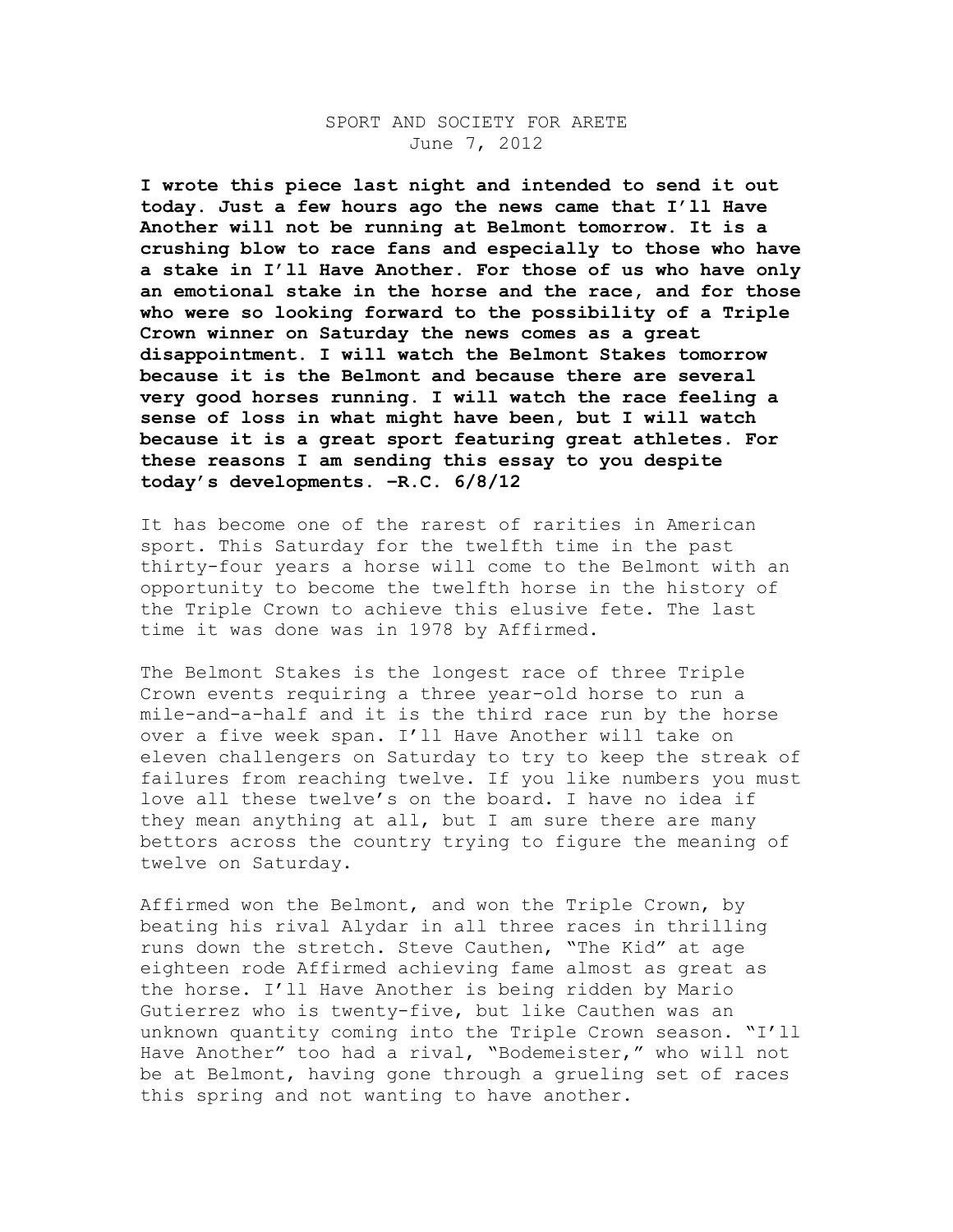So there are similarities and parallels and recurring numbers to consider. Then there is the mile and a half distance that has been the undoing of many of the pretenders to the Triple Crown who could sprint but could not endure. Can they go this distance, is always the issue. Horses across the world often do go this distance, but in the Untied States the mile and a half is an anomaly. If you are under the ago of forty you probably have not seen a horse successfully negotiate that distance at Belmont to take the Triple Crown.

As for myself, I remember only the last three Triple Crown winners: Affirmed in 1978, Seattle Slew in 1977, and Secretariat in 1973. Of the three, Seattle Slew's win was the least memorable for me. Although this was a great horse, I remember Seattle Slew more for the wins of his second year of racing when he defeated Affirmed in the Marlboro Cup, the first race matching Triple Crown winners.

As for Affirmed of course the memory is strong because of the thrilling finishes in all three races. The only minus was the fact that this was the third Triple Crown winner of the decade, and one expected there would be many more to come. Of course there have been none. Eleven have come to the Belmont and not one has closed the deal. So many looked like they would or could, but in the end disappointment was the winner.

The most memorable Triple Crown winner in my time watching horse racing was Secretariat. I have seen nothing like this horse since, nor indeed before. I can sit and watch video of Secretariat's three victories, breaking track records and dominating the field, and still wonder at this horse. I can remember distinctly when Secretariat won The Belmont by what seemed like a mile or more. I was standing in my living room in front of the television, screaming and yelling and laughing at the amazing race, the amazing horse, and the massive margin of victory. I was certain I would never see anything like this again, and I haven't.

Some people were miffed when Secretariat was named as one of ESPN's greatest athletes. My only question was why it was so far down the list. How could a horse be an athlete? If you watch those three races it is easy to see that Secretariat was an athlete, and if you let your imagination play it is even easier.